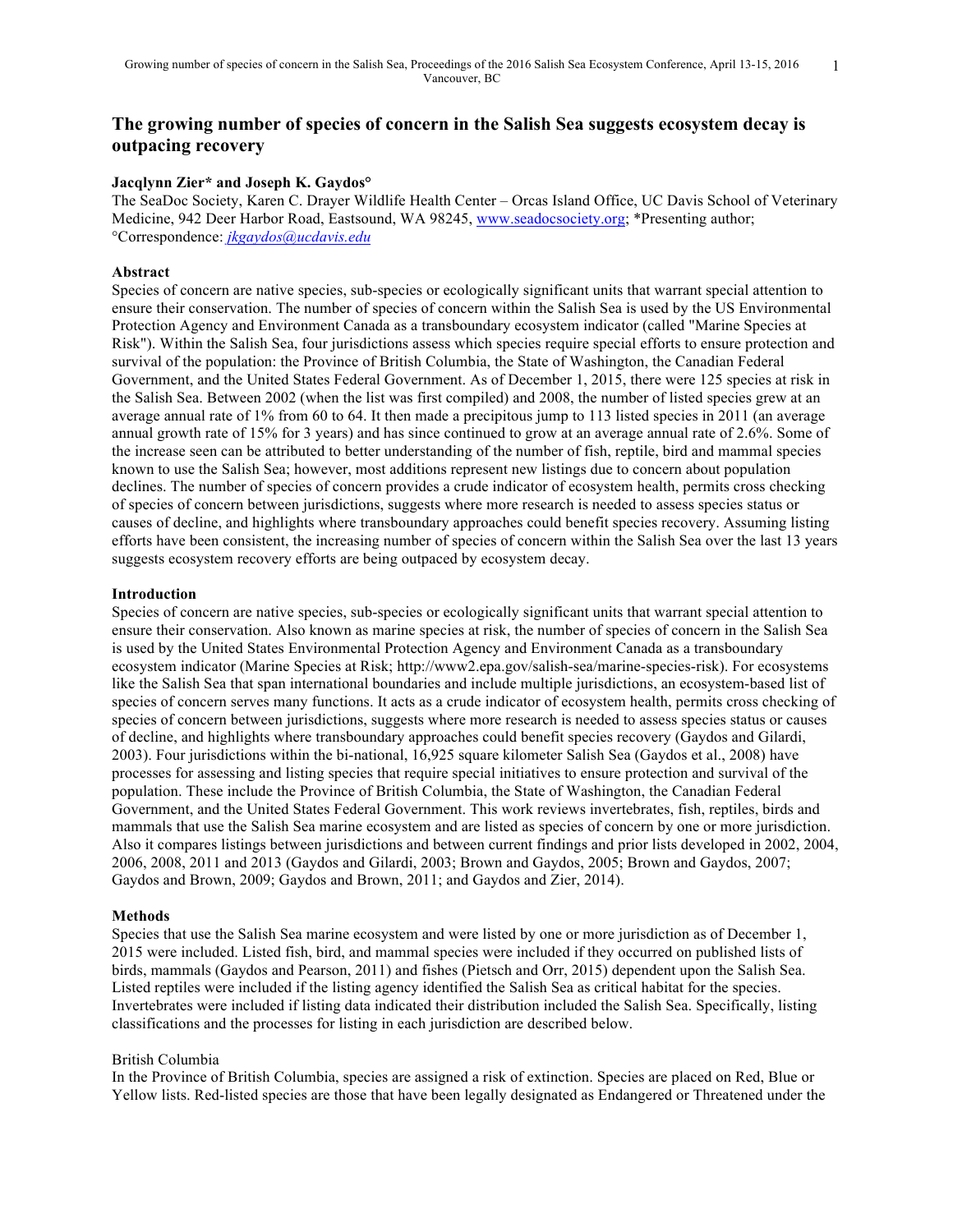provincial Wildlife Act, are extirpated, or are candidates for such designation. Blue-listed species are those not immediately threatened, but are of concern because of characteristics that make them particularly sensitive to human activities or natural events. Yellow-listed species are all species not included on the Red or Blue lists. For the purpose of this study, Red and Blue-listed species were considered species of concern (http://speciesatriskbc.ca/). When British Columbia ranks species, each species is assigned a global rank (applies across its range), a national rank (for each nation within its range, such as Canada), and a sub-national rank (for each province). In British Columbia, the Conservation Data Centre within the Ministry of Sustainable Resource Management assigns the provincial rank. Within the marine ecosystem, British Columbia currently only assesses mammals, birds, reptiles and freshwater fishes that also use marine habitat. Important to this study, conspicuously absent are marine fishes and marine invertebrates. All credible sources of information concerning species distribution, abundance, trends, and threats are considered in provincially ranking species in British Columbia.

#### Washington State

In Washington State, the Washington Fish and Wildlife Commission (Commission) lists species of concern under the provisions of Washington Administrative Code (WAC) 232-12-297 (Endangered, Threatened, and Sensitive Wildlife Species Classification). Listing occurs in much the same stepwise procedure as occurs at the U.S. federal level. Species can be listed as either endangered (seriously threatened with extinction throughout all or a significant portion of its range within the state), threatened (likely to become an endangered species within the foreseeable future throughout a significant portion of it range within the state) or sensitive (vulnerable or declining and likely to become endangered or threatened in a significant portion of its range within the state). Listing can be initiated in one of three ways: (1) the Washington Department of Fish and Wildlife (WDFW) initiates a species status review; (2) the WDFW receives a petition from a citizen (at which point the agency has 60 days to either initiate the classification process or deny the petition, based on the best available scientific data); or (3) the Commission requests the WDFW to review a species of concern. Listings are based solely on the biological status of the species in the wild, as indicated by the preponderance of scientific data available. When the listing process is initiated, the WDFW publishes a public notice in the Washington State Register and calls for scientific information relevant to the species' status. Then WDFW prepares a draft species status report, which reviews relevant information on the status of the species in Washington, addresses factors affecting its status, and makes a preliminary listing recommendation. The public and the scientific community is given 90 days to review and comment on the draft status report and listing recommendation, and the WDFW can hold one or more public meetings during the public review period. At the close of the public comment period, WDFW addresses comments, completes the final status report and listing recommendation and submits them to the Commission. The final species status report, agency classification recommendation, and State Environmental Policy Act (SEPA) documents are made available to the public at least 30 days prior to the Commission meeting. Once a species is listed, WDFW writes and implements a recovery plan for threatened or endangered species, or a management plan for sensitive species. A review of the species' status is conducted by the WDFW at least once every five years. The WDFW maintains a list of Candidate species, which are those species that will be reviewed for possible listing as endangered, threatened, or sensitive. Important to this study, marine invertebrates and fishes can only receive candidate status in Washington State as (WAC) 232-12-297 does not permit State listing of marine invertebrates and fishes. Species listed as candidates, sensitive, threatened or endangered are included in this study (http://wdfw.wa.gov/conservation/endangered/).

#### Canada

In Canada, the Committee on the Status of Endangered Wildlife in Canada (COSEWIC) creates a federal assessment of species at risk using an international ranking system adapted from the World Conservation Union in Switzerland. COSEWIC is composed of government and non-government members, members from academic institutions, and one member with expertise in Aboriginal traditional knowledge. Species designations are made using a formal status report review process. Experts are commissioned to write status reports on the biology, population status, range, and possible threats facing the species or subspecies in question using the best available scientific, community, and Aboriginal traditional knowledge. COSEWIC meets at least once annually to consider new and updated status reports and to make status determinations. If deemed necessary and appropriate, emergency listing can be made ahead of COSEWIC's regular general meeting and decisions made are later ratified based upon a full report. As listed by COSEWIC, risk categories for species include extinct (a species that no longer exists), extirpated (no longer exists in the wild in Canada, but exists elsewhere), endangered (facing imminent extinction or extirpation), threatened (likely to become endangered if limiting factors are not reversed), special concern (characteristics make species particularly sensitive to human activities or natural events), not at risk, or data deficient (insufficient information to support status designation). Species that are suspected of being at some risk of extinction or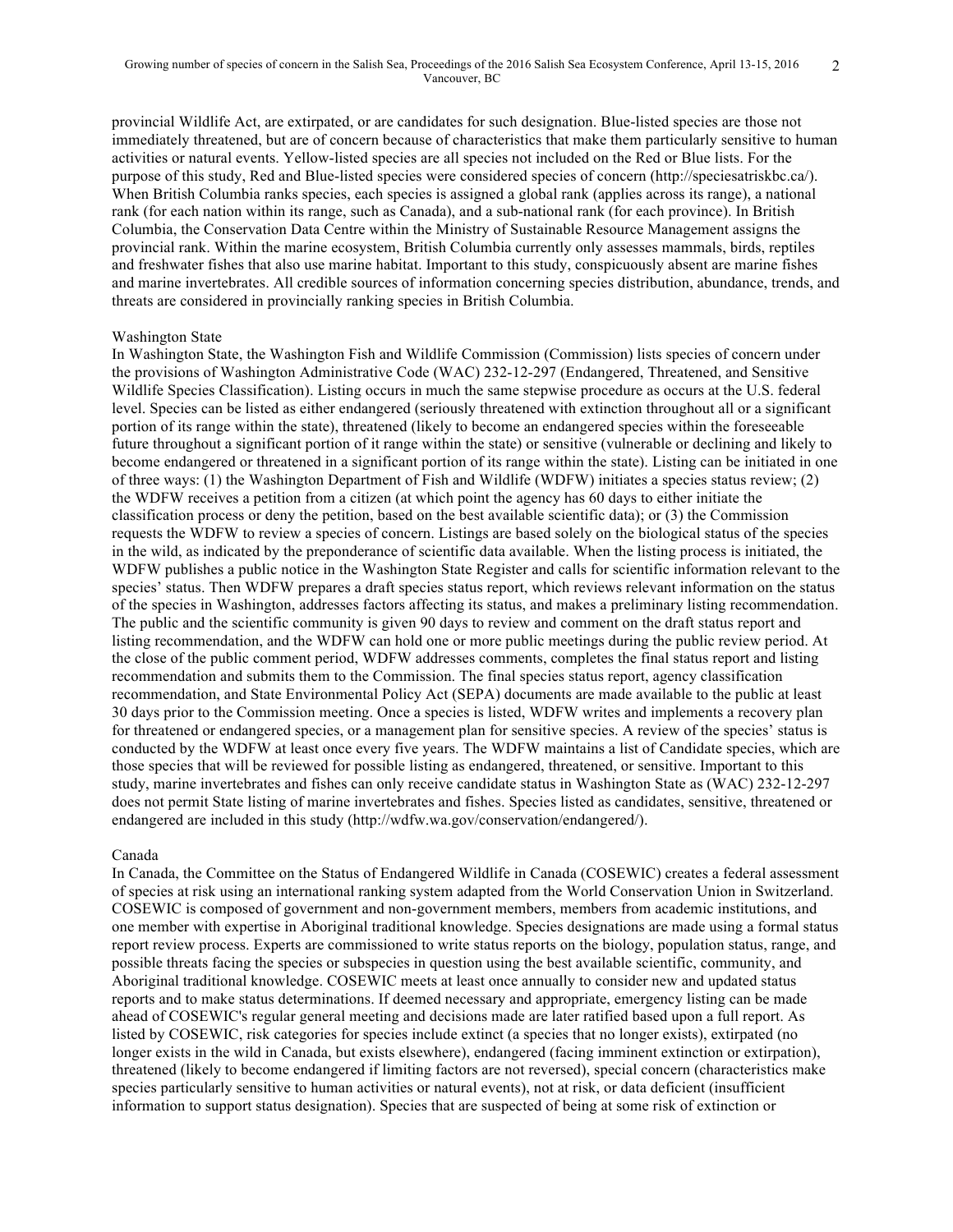extirpation, but have not yet been reviewed by COSEWIC are placed on a Candidate List and as time and resources permit, COSEWIC commission's status reports for these species so that an assessment can be undertaken. Currently, species listed by COSEWIC as "endangered," "threatened," or "special concern" do not receive legal recognition from the federal government. Under the Canadian federal Species at Risk Act (SARA), the federal Cabinet ultimately decides whether COSEWIC designated species should get legal protection under SARA. These decisions are made after consultations with affected stakeholders and other groups. In this study, species listed under COSEWIC (http://www.cosewic.gc.ca/) or SARA (http://www.registrelep-sararegistry.gc.ca/) as Candidates, Special Concern, Threatened, or Endangered are included as species of concern and are identified accordingly.

### United States

In the United States, the U.S. Fish and Wildlife Service (USFWS, Department of the Interior) and the National Oceanic and Atmospheric Administration (NOAA-Fisheries, Department of Commerce) (hereinafter referred to as "the Agencies") share responsibility for identifying species of concern under the provisions of the Federal Endangered Species Act (ESA), enacted in 1973. A species is listed either as endangered (a species that is in danger of extinction throughout all of or a significant portion of its range) or threatened (one that is likely to become endangered in the foreseeable future) when it is determined to be negatively impacted by any or all of the following factors: 1) current or imminent destruction or degradation of its habitat or range; 2) over-extraction for any purpose or by any means; 3) population-level impacts of disease or predation; 4) existing regulatory mechanisms that are inadequate to protect the species; or 5) other natural or anthropogenic factors significantly impeding the species' survival. The process for listing a species can be initiated by the Agencies or by a petition from the public. The Agencies initiate the process by publishing a "notice of review" that identifies a "candidate for listing" any species in the United States that it believes meets the definition of threatened or endangered, or for which its status in the wild warrants review and consideration under the ESA. If the Agencies receive a petition for listing a species from the public they have 90 days to review the petition and determine whether or not there is substantial information indicating that the listing may be warranted. At this point, the species is called a "Candidate for Listing," and the Agencies then have one year to determine whether or not to propose listing for the species. During this review period, the Agencies seek biological information to help complete the status review. If the Agencies decide that a species warrants listing under the ESA, a proposed rule is published in the Federal Register for a 60-day public comment period. Information received is analyzed and considered, and within one year of a listing proposal, one of three possible actions is taken: 1) a species is listed as threatened or endangered because the best available scientific data supports the listing; 2) the proposal is withdrawn because the best available scientific data do not support the listing; or 3) the proposal review period is extended for an additional six months if there is substantial disagreement within the scientific community concerning the listing. In addition to being not listed, listed as threatened and listed as endangered, species also can be listed as a species of concern. These are species about which the Agencies have concerns regarding status and threats, but for which insufficient information is available to indicate a need to list the species under the ESA (Federal Register 9 (73): 19975-19979). The status of a listed species is reviewed at least every five years to determine if federal protection is still warranted. This project lists candidate species, species of concern and those listed as threatened or endangered (http://www.fws.gov/endangered/ and http://www.nmfs.noaa.gov/pr/species/esa/).

### **Results**

As of December 1, 2015, 125 native species, sub-species or ecologically significant units that depend on the Salish Sea marine ecosystem were listed by one or more jurisdiction as species of concern (Table 1). These included five invertebrates (Table 2), 43 fishes (Table 3), two reptiles (Table 4), 59 birds (Table 5), and 16 mammals (Table 6). Of the 125 species listed, no one jurisdiction listed them all (Table 7). The number of species listed in the Salish Sea has continued to grow since 2002 (Fig. 1). Between 2002 (when the list was first compiled) and 2008, the number of listed species grew at an average annual rate of 1% from 60 to 64. It then made a precipitous jump to 113 listed species in 2011 (an average annual growth rate of 15% for 3 years) and has since continued to grow at an average annual rate of 2.6%.

Between 2013 and 2015, 12 new species were added to the list. This included three invertebrates including two species of moth that we realized use the marine environment, the Edward's Beach (*Anarta eedwardsii*) and Sandverbena (*Copablepharon fuscum*), and the Gooseneck barnacle (*Pollicepes polymerus*), which was listed as a COSEWIC Candidate species by the Canadian Federal Government. For fish, the Pacific Lamprey (*Entosphenus tridentatus*) and the Longfin smelt (*Spirinchus thaleichthys*) were added. Seven bird species also were added: the Black scoter (*Melanitta americana*), Black-legged kittiwake (*Rissa tridactyla*), Long-billed dowitcher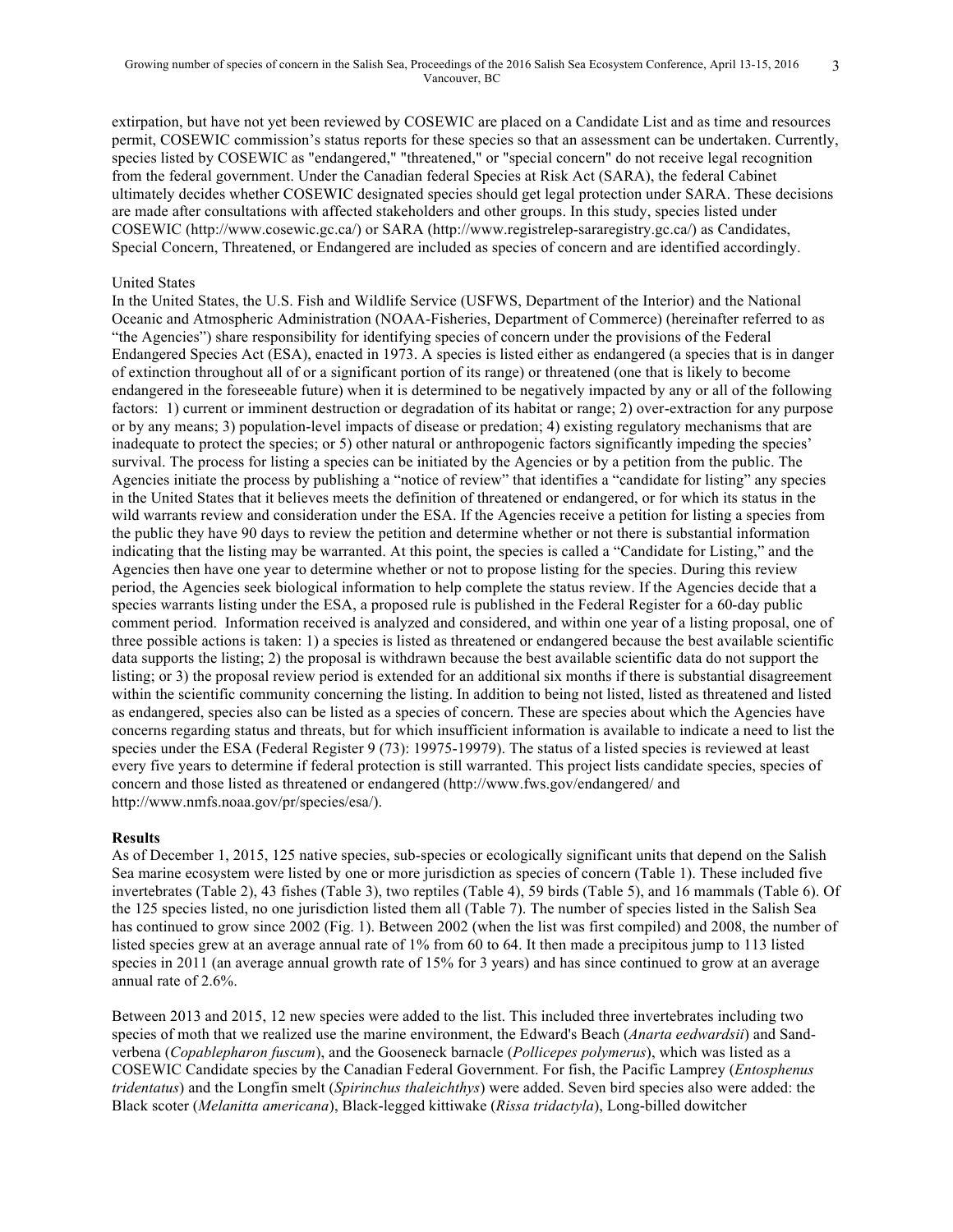(*Limnodromus scolopaceus*), Eared grebe (*Podiceps nigricollis*), Parasitic jaeger (*Stercorarius parasiticus*), Pectoral sandpiper (*Caldris melanotos*), and Semipalmated sandpiper (*Caldris pusilla*). Conversely, two fish species were removed, the Pacific Ocean perch (*Sebastes alutus*) and the Puget Sound / Strait of Georgia DPS of Coho Salmon (*Oncorrhynchus kisutch*) as were three birds, the Belted kingfisher (*Megaceryle alcyon*), Cackling goose (*Branta hutchinsii*), and Snowy owl (*Bubo scandiacus*).

### **Discussion**

No one jurisdiction lists 100% of the total number of species of concern within the Salish Sea, supporting the concept that a comprehensive jurisdiction-wide list is needed to portray a more complete view of the actual number of species of concern within the ecosystem (Table 7). While it is a crude indicator of ecosystem health, the increasing number of species of concern within the Salish Sea that we have identified since 2002 suggests ecosystem recovery efforts are being outpaced by ecosystem decay (Bierregard et al., 2001). In particular, the addition of moth species not previously considered as Salish Sea species of concern highlights the need to think about the Salish Sea ecosystem broadly across national boundaries as well as across taxa. Not only is the 2015 dataset a reminder to intensify conservation efforts to prevent further ecosystem decay, but it also emphasizes how important it is to comprehensively identify species of concern to more realistically assess ecosystem health and better target recovery efforts.

### **Acknowledgements**

This work was supported by the SeaDoc Society, a program of the Karen C. Drayer Wildlife Health Center, a Center of Excellence at the UC Davis School of Veterinary Medicine (www.seadocsociety.org).

### **References and Citations**

Bierregard, R.O., T.E. Lovejoy, C. Gascon, and R. Mesquita (eds). 2001. *Lessons from Amazonia: The Ecology and Conservation of a Fragmented Forest.* Yale University Press. 544 pp.

Brown, N. A. and J. K. Gaydos. 2007. Species of concern within the Georgia Basin Puget Sound Marine Ecosystem: changes between 2002 and 2006. *In* Proceedings of the 2007 Georgia Basin Puget Sound Research Conference, March 26-29, 2007, Vancouver, British Columbia.

Brown, N. and J. K. Gaydos. 2005. Species of concern in the Puget Sound Georgia Basin: changes between 2002 and 2004. *In* Proceedings of the 2005 Puget Sound Georgia Basin Research Conference, March 29-31, 2005, Seattle, Washington.

Gaydos, J. K. and J. Zier. 2014. Species of Concern within the Salish Sea nearly double between 2002 and 2013. Proceedings of the Salish Sea Conference, Seattle, WA, April 2014.

Gaydos, J. K. and N. Brown. 2011. Species of Concern within the Salish Sea: changes from 2002 to 2011. *In*  Proceedings of the 2011 Salish Sea Ecosystem Conference, Vancouver, BC, October 2011.

Gaydos, J. K., and S. Pearson. 2011. Bird and Mammals that Depend on the Salish Sea: a compilation. *Northwestern Naturalist* 92:79−89.

Gaydos, J. K. and N. Brown. 2009. Species of concern within the Salish Sea Marine Ecosystem: changes between 2002 and 2008. *In* Proceedings of the 2009 Puget Sound Georgia Basin Ecosystem Conference, Seattle, WA, February 2009.

Gaydos, J. K., L. Dierauf, G. Kirby, D. Brosnan, K. Gilardi and G. E. Davis. 2008. Top Ten Principles for Designing Healthy Coastal Ecosystems like the Salish Sea. *EcoHealth* 5:460–471.

Gaydos, J. K. and K. V.K. Gilardi. 2003. Species of Concern in the Georgia Basin / Puget Sound Marine Ecosystem: more support for a transboundary ecosystem approach to marine conservation. *In* Droscher, Toni and David A. Fraser (eds.) Proceedings of the 2003 Georgia Basin/Puget Sound Research Conference, March 31-April 3, 2003, Vancouver, British Columbia.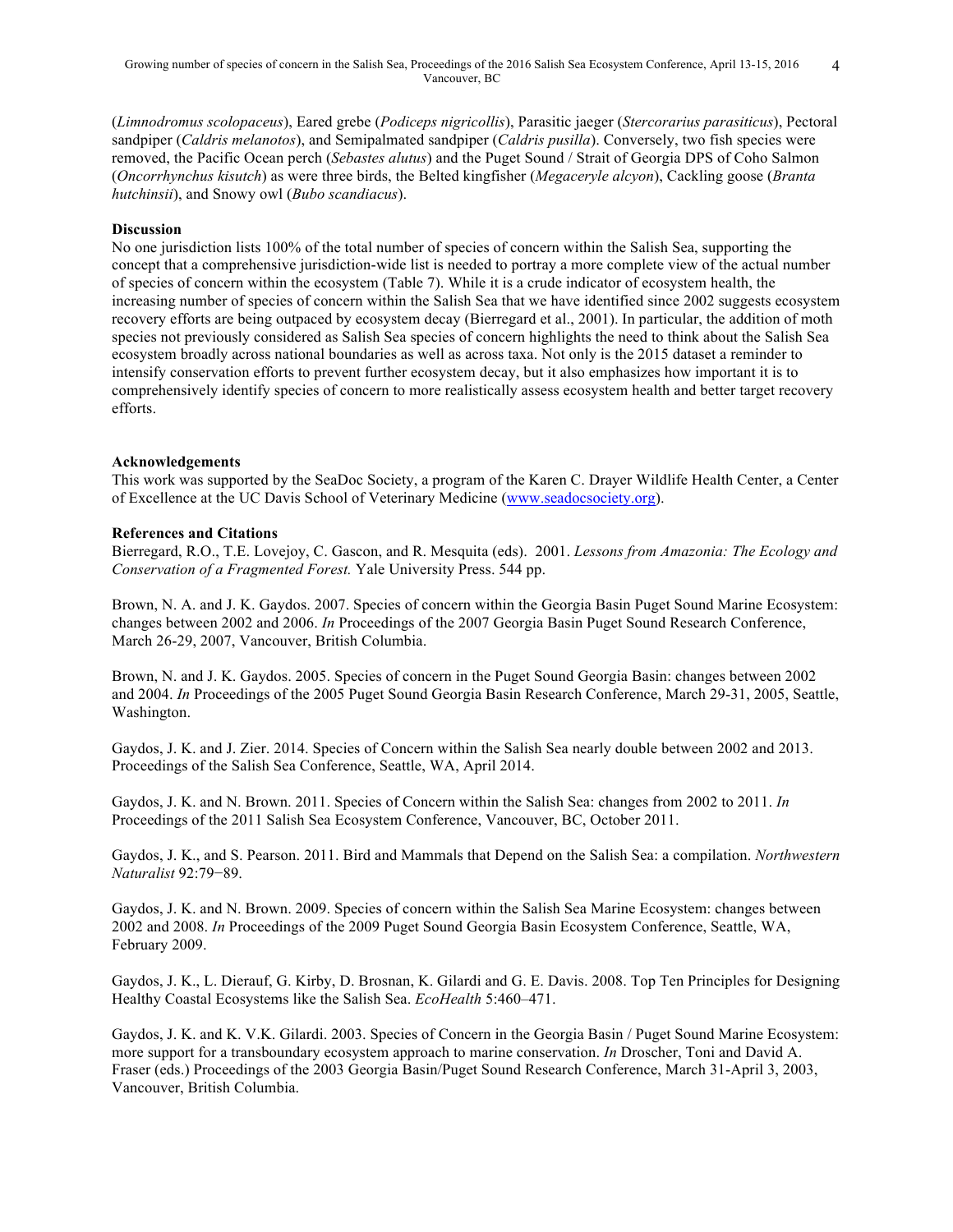Pietsch, T. W., and J. W. Orr. 2015. Fishes of the Salish Sea: A Compilation and Distributional Analysis. NOAA Professional Paper NMFS 18, U.S. Department of Commerce, 106 pp.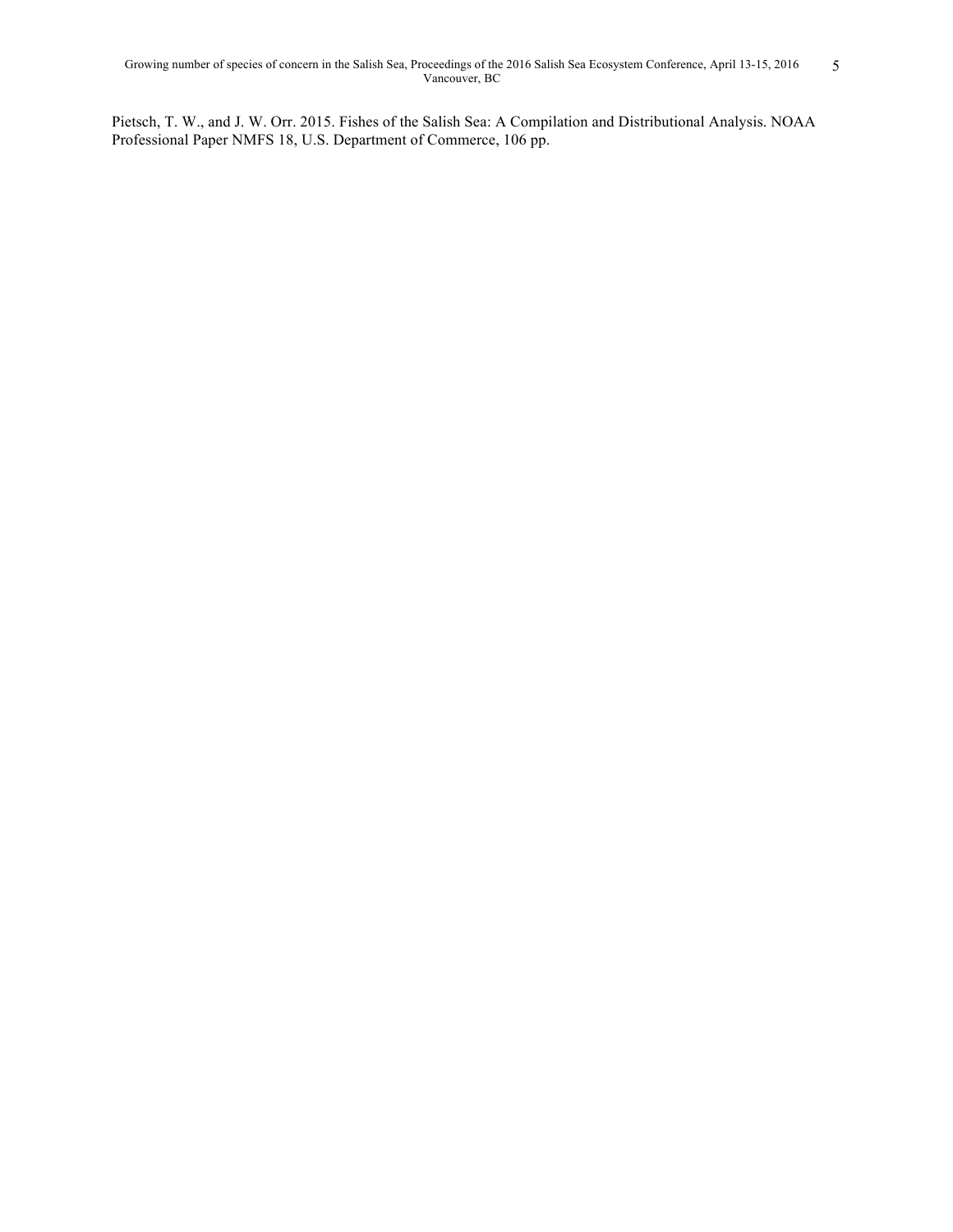|                      | <b>British</b><br>Columbia | Washington<br><b>State</b> | <b>CANADA</b> | <b>U.S.A.</b> | <b>TOTAL</b> |
|----------------------|----------------------------|----------------------------|---------------|---------------|--------------|
| <b>INVERTEBRATES</b> |                            |                            |               |               |              |
| <b>FISHES</b>        |                            | 22                         | 30            | 12            | 43           |
| <b>REPTILES</b>      |                            |                            |               |               |              |
| <b>BIRDS</b>         | 48                         | 15                         | 26            |               | 59           |
| <b>MAMMALS</b>       | 13                         |                            | 16            |               | 16           |
| <b>TOTAL</b>         |                            |                            | 79            |               | 125          |

Table 1: Species of concern in the Salish Sea in 2015 by listing jurisdiction

Table 2: Invertebrate Species of Concern in the Salish Sea (2015)

| <b>Common Name</b>           | <b>Scientific Name</b>    | <b>British</b><br>Columbia | Washington<br><b>State</b> | Canada                                         | U.S.A.                                                      |
|------------------------------|---------------------------|----------------------------|----------------------------|------------------------------------------------|-------------------------------------------------------------|
| Abalone, Pinto<br>(Northern) | Haliotis<br>kamtschatkana | Red List                   | Candidate                  | Endangered<br>(COSEWIC and<br>SARA)            | <b>Species of</b><br><b>Concern to</b><br><b>Not Listed</b> |
| Barnacle,<br>Gooseneck       | Pollicipes polymerus      |                            |                            | <b>Not Listed to</b><br>Candidate<br>(COSEWIC) |                                                             |
| **Moth,<br>Edwards' Beach    | Anarta edwardsii          |                            |                            | <b>Endangered</b><br>(COSEWIC)                 |                                                             |
| **Moth, Sand-<br>verbena     | Copablepharon<br>fuscum   |                            |                            | <b>Endangered</b><br>(COSEWIC)                 |                                                             |
| Olympia oyster               | Ostrea conchaphila        | Blue list                  | Candidate                  | Special Concern<br>(COSEWIC and<br>SARA)       |                                                             |

**\*Items in bold represent legal status changes made between November 15, 2013 and December 1, 2015.** \*\*Two moth species were just identified as using marine habitat and were listed prior to November 15, 2013.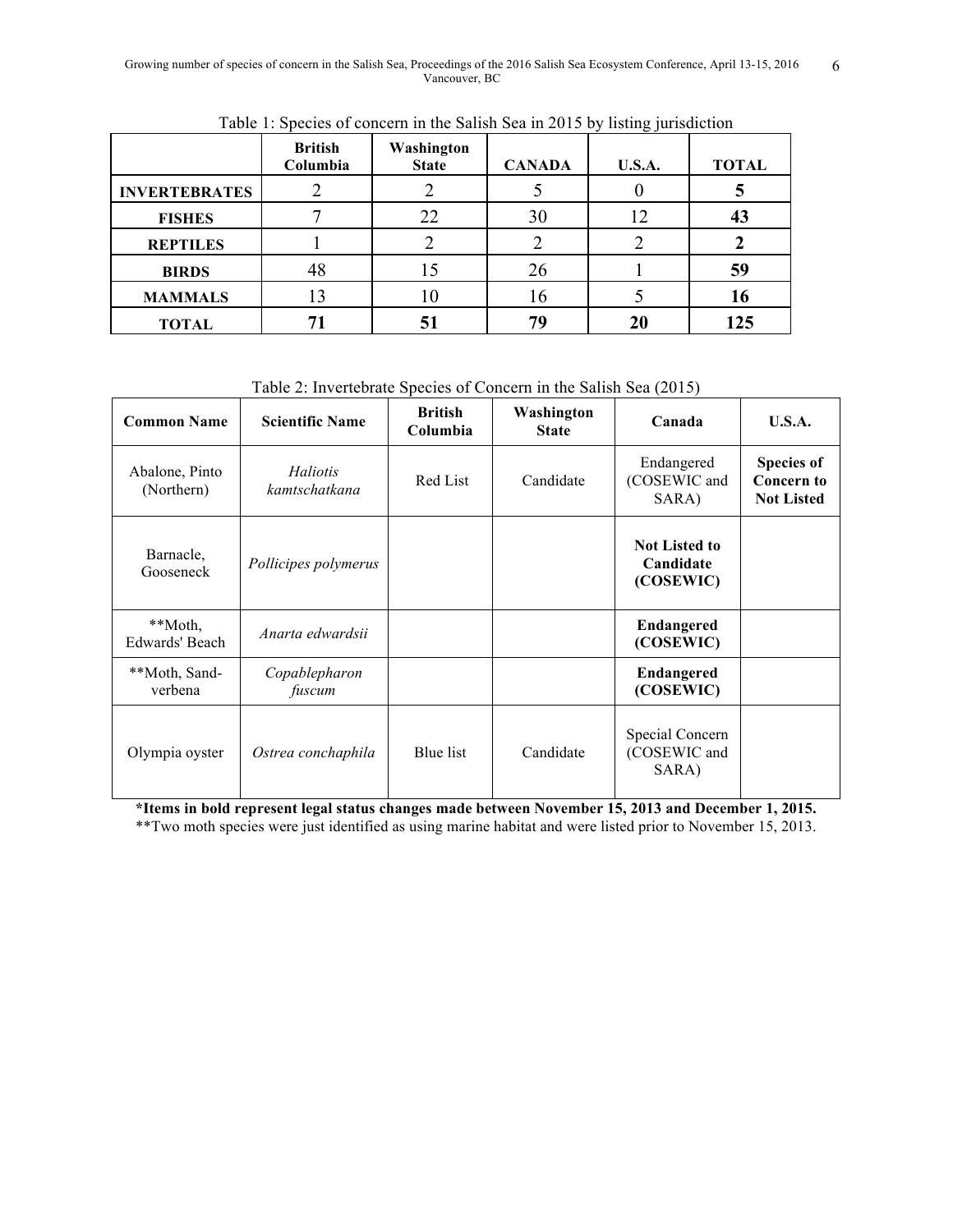| <b>Common Name</b>                                        | <b>Scientific Name</b>     | <b>British</b><br>Columbia | Washington<br><b>State</b>                       | Canada                                                                  | <b>U.S.A.</b>                                               |
|-----------------------------------------------------------|----------------------------|----------------------------|--------------------------------------------------|-------------------------------------------------------------------------|-------------------------------------------------------------|
| American shad                                             | Alosa sapidissima          |                            |                                                  | Candidate<br>(COSEWIC)                                                  |                                                             |
| <b>Basking Shark</b>                                      | Cetorhinus<br>maximus      |                            |                                                  | Endangered<br>(COSEWIC and<br>SARA)                                     | <b>Species of</b><br><b>Concern to</b><br><b>Not Listed</b> |
| Dogfish, North<br>Pacific Spiny                           | Squalus suckleyi           |                            |                                                  | Special Concern<br>(COSEWIC)                                            |                                                             |
| Eulachon                                                  | Thaleichthys<br>pacificus  | <b>Blue List</b>           | Candidate                                        | Endangered<br>(Central Pacific<br>Coast & Fraser<br>River)<br>(COSEWIC) | Threatened                                                  |
| Lamprey, Pacific                                          | Entosphenus<br>tridentatus |                            |                                                  | <b>Not Listed to</b><br>Candidate<br>(COSEWIC)                          |                                                             |
| Lamprey, River                                            | Lampetra ayresii           |                            | Candidate                                        |                                                                         | Species of<br>Concern                                       |
| Pacific Cod                                               | Gadus<br>macrocephalus     |                            | Candidate<br>(South &<br>Central Puget<br>Sound) | Candidate<br>(COSEWIC)                                                  | Species of<br>Concern                                       |
| Pacific Hake<br>(Puget Sound /<br>Georgia Basin)          | Merluccius<br>productus    |                            | Candidate                                        |                                                                         | Species of<br>Concern                                       |
| Pacific Herring                                           | Clupea pallasi             |                            | Candidate                                        |                                                                         |                                                             |
| ***Pacific Ocean<br>Perch                                 | Sebastes alutus            |                            |                                                  | <b>Candidate to</b><br><b>Not Listed</b><br>(COSEWIC)                   |                                                             |
| Pacific Sardine                                           | Sardinops sagax            |                            |                                                  | Special Concern<br>(SARA)                                               |                                                             |
| Rockfish, Black                                           | Sebastes melanops          |                            | Candidate                                        |                                                                         |                                                             |
| Rockfish,<br>Bocaccio (Puget<br>Sound / Georgia<br>Basin) | Sebastes<br>paucispinis    |                            | Candidate                                        | <b>Threatened to</b><br>Endangered<br>(COSEWIC)                         | Endangered                                                  |

Table 3: Fish Species of Concern in the Salish Sea (2015)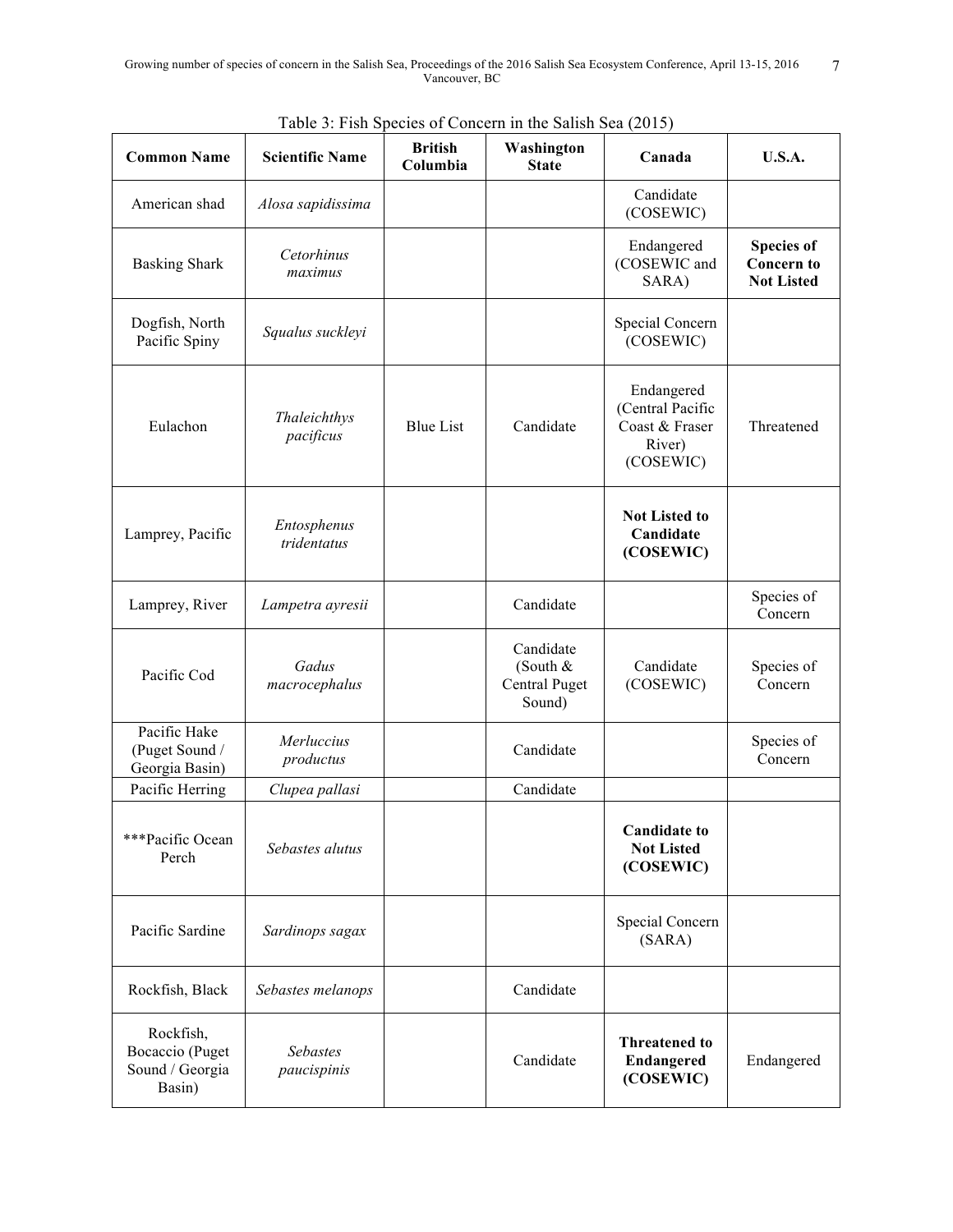| <b>Common Name</b>                                         | <b>Scientific Name</b>                                             | <b>British</b><br>Columbia | Washington<br><b>State</b> | Canada                                   | <b>U.S.A.</b> |
|------------------------------------------------------------|--------------------------------------------------------------------|----------------------------|----------------------------|------------------------------------------|---------------|
| Rockfish, Brown                                            | <b>Sebastes</b><br>auriculatus                                     |                            | Candidate                  |                                          |               |
| Rockfish, Canary<br>(Puget Sound /<br>Georgia Basin)       | Sebastes pinniger                                                  |                            | Candidate                  | Threatened<br>(COSEWIC)                  | Threatened    |
| Rockfish, China                                            | Sebastes nebulosus                                                 |                            | Candidate                  |                                          |               |
| Rockfish, Copper                                           | Sebastes caurinus                                                  |                            | Candidate                  |                                          |               |
| Rockfish,<br>Darkblotched                                  | Sebastes crameri                                                   |                            |                            | Special Concern<br>(COSEWIC)             |               |
| Rockfish,<br>Greenstriped<br>(Puget Sound)                 | Sebastes elongatus                                                 |                            | Candidate                  |                                          |               |
| Rockfish,<br>Quillback                                     | Sebastes maliger                                                   |                            | Candidate                  | Threatened<br>(COSEWIC)                  |               |
| Rockfish.<br>Redstripe (Puget<br>Sound)                    | Sebastes proriger                                                  |                            | Candidate                  |                                          |               |
| Rockfish,<br>Rougheye Type I<br>$&$ II                     | Sebastes<br>aleutianus,<br>previously known<br>as only one species |                            |                            | Special Concern<br>(COSEWIC and<br>SARA) |               |
| Rockfish, Tiger                                            | Sebastes<br>nigrocinctus                                           |                            | Candidate                  |                                          |               |
| Rockfish, Widow                                            | Sebastes entomelas                                                 |                            | Candidate                  | Candidate<br>(COSEWIC)                   |               |
| Rockfish,<br>Yelloweye (Puget<br>Sound / Georgia<br>Basin) | Sebastes<br>ruberrimus                                             |                            | Candidate                  | Special Concern<br>(COSEWIC and<br>SARA) | Threatened    |
| Rockfish,<br>Yellowtail                                    | Sebastes flavidus                                                  |                            | Candidate                  | Candidate<br>(COSEWIC)                   |               |
| Salmon, Chinook<br>(Puget Sound)                           | Oncorhynchus<br>tshawytscha                                        |                            | Candidate                  |                                          | Threatened    |
| Salmon, Chum<br>(No Specific DPS<br>or ESU)                | Oncorhynchus keta                                                  |                            |                            | Candidate<br>(COSEWIC)                   |               |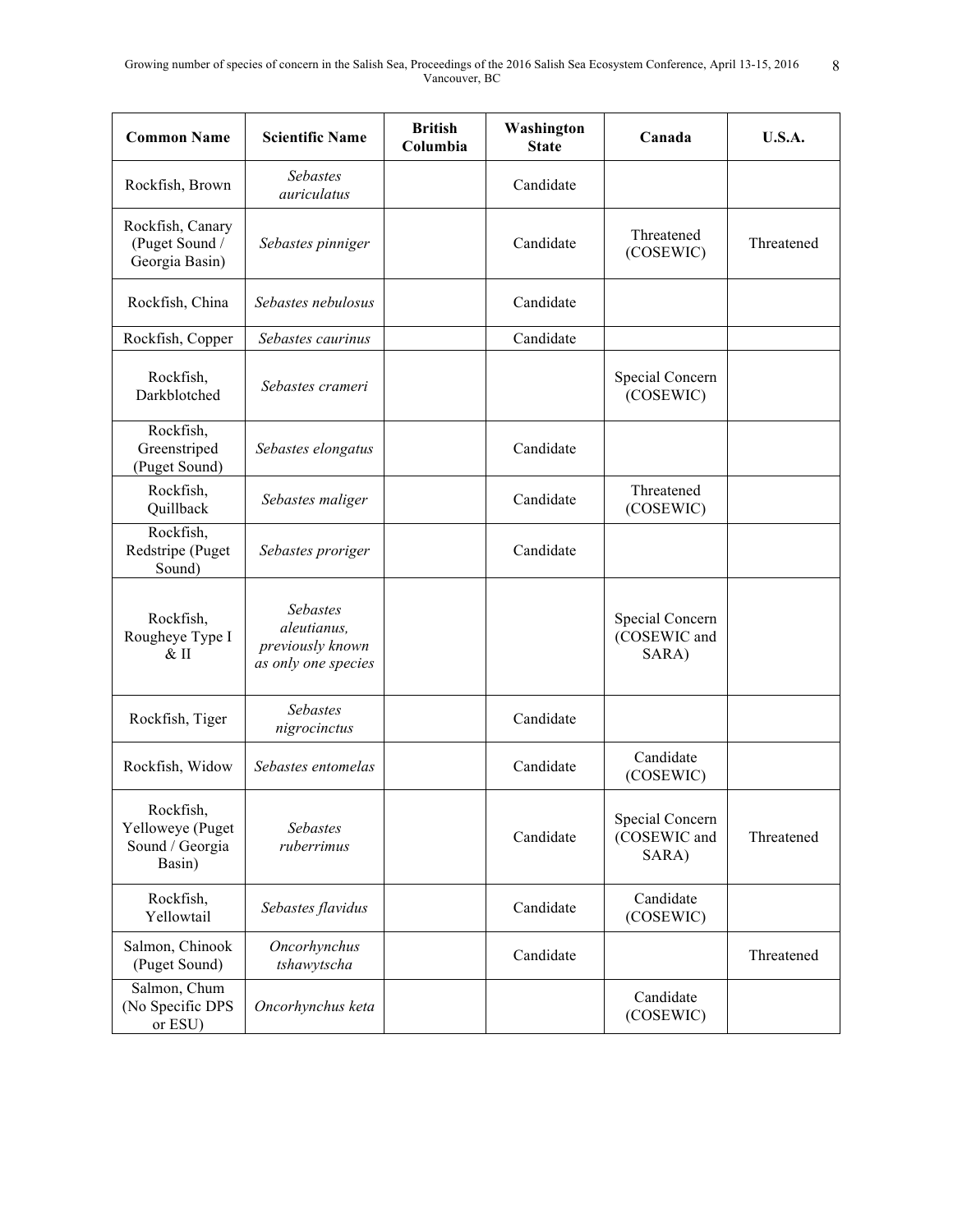| <b>Common Name</b>                                       | <b>Scientific Name</b>     | <b>British</b><br>Columbia | Washington<br><b>State</b> | Canada                                   | <b>U.S.A.</b>                                               |
|----------------------------------------------------------|----------------------------|----------------------------|----------------------------|------------------------------------------|-------------------------------------------------------------|
| Salmon, Chum<br>(Summer-Run<br>Hood Canal)               | Oncorhynchus keta          |                            | Candidate                  |                                          | Threatened                                                  |
| Salmon, Coho<br>(Interior Fraser<br>River)               | Oncorhynchus<br>kisutch    |                            |                            | Endangered<br>(COSEWIC)                  |                                                             |
| ***Salmon, Coho<br>(Puget<br>Sound/Strait of<br>Georgia) | Oncorhynchus<br>kisutch    |                            |                            |                                          | <b>Species of</b><br><b>Concern to</b><br><b>Not Listed</b> |
| Salmon, Pink                                             | Oncorhynchus<br>gorbuscha  |                            |                            | Candidate<br>(COSEWIC)                   |                                                             |
| Salmon, Sockeye<br>(Cutlus Lake)                         | Oncorhynchus<br>nerka      |                            |                            | Endangered<br>(COSEWIC)                  |                                                             |
| Salmon, Sockeye<br>(Sakinaw Lake)                        | Oncorhynchus<br>nerka      |                            |                            | Endangered<br>(COSEWIC)                  |                                                             |
| **Sculpin,<br>Spinynose                                  | Asemichthys<br>taylori     |                            |                            | Data Deficient<br>(COSEWIC)              |                                                             |
| **Shark, Blue                                            | Prionace glauca            |                            |                            | Data Deficient<br>(COSEWIC)              |                                                             |
| Shark, Bluntnose<br>Sixgill                              | Hexanchus griseus          |                            |                            | Special Concern<br>(COSEWIC and<br>SARA) |                                                             |
| **Shark, Brown<br>Cat                                    | Apisturus brunneus         |                            |                            | Data Deficient<br>(COSEWIC)              |                                                             |
| Shortspine<br>Thornyhead                                 | Sebastolobus<br>alascanus  |                            |                            | Candidate<br>(COSEWIC)                   |                                                             |
| Smelt, Longfin                                           | Spirinchus<br>thaleichthys |                            |                            | Candidate<br>(COSEWIC)                   |                                                             |
| Sturgeon, Green                                          | Acipenser<br>medirostris   | Red List                   |                            | Special Concern<br>(COSEWIC and<br>SARA) | Threatened                                                  |
| Sturgeon, White<br>(Lower Fraser<br>River)               | Acipenser<br>transmontanus | Red List                   |                            | Threatened<br>(COSEWIC)                  |                                                             |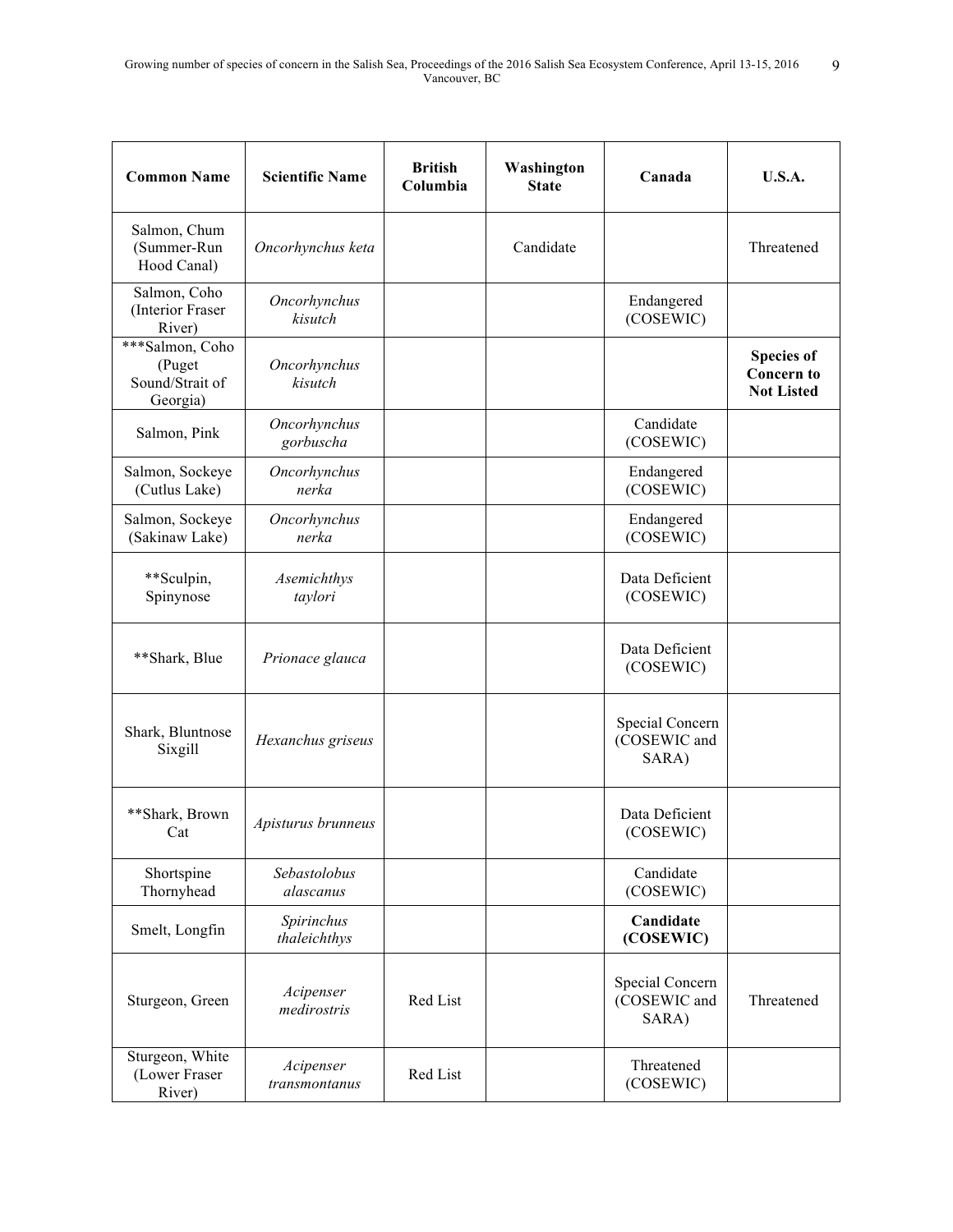| <b>Common Name</b>                                   | <b>Scientific Name</b>           | <b>British</b><br>Columbia | Washington<br><b>State</b> | Canada                                                                                                                         | <b>U.S.A.</b> |
|------------------------------------------------------|----------------------------------|----------------------------|----------------------------|--------------------------------------------------------------------------------------------------------------------------------|---------------|
| Sturgeon, White<br>(Middle Fraser<br>River)          | Acipenser<br>transmontanus       | Red List                   |                            | Endangered<br>(COSEWIC)                                                                                                        |               |
| Sturgeon, White<br>(Upper Fraser<br>River)           | Acipenser<br>transmontanus       | Red List                   |                            | Endangered<br>(COSEWIC and<br>SARA)                                                                                            |               |
| Trout, Bull                                          | <b>Salvelinus</b><br>confluentus | <b>Blue List</b>           | Candidate                  | Special Concern<br>(South Coast BC<br>Populations)<br>(COSEWIC);<br>Candidate<br>(Pacific<br><b>Populations</b> )<br>(COSEWIC) | Threatened    |
| Trout, Cutthroat                                     | Oncorhynchus<br>clarkii clarkii  | <b>Blue List</b>           |                            | <b>Not Listed to</b><br>Candidate<br>(COSEWIC)                                                                                 |               |
| Trout, Steelhead<br>(Puget Sound /<br>Georgia Basin) | Oncorhynchus<br>mykiss           |                            |                            | Candidate<br>(COSEWIC)                                                                                                         | Threatened    |
| Walleye Pollock<br>(S. Puget Sound)                  | Theragra<br>chalcogramma         |                            | Candidate                  |                                                                                                                                |               |

**\*Items in bold represent legal status changes made between November 15, 2013 and December 1, 2015.**

\*\*Data Deficient species not included on list total, but presented

\*\*\*Delisted species not included on list total, but presented in table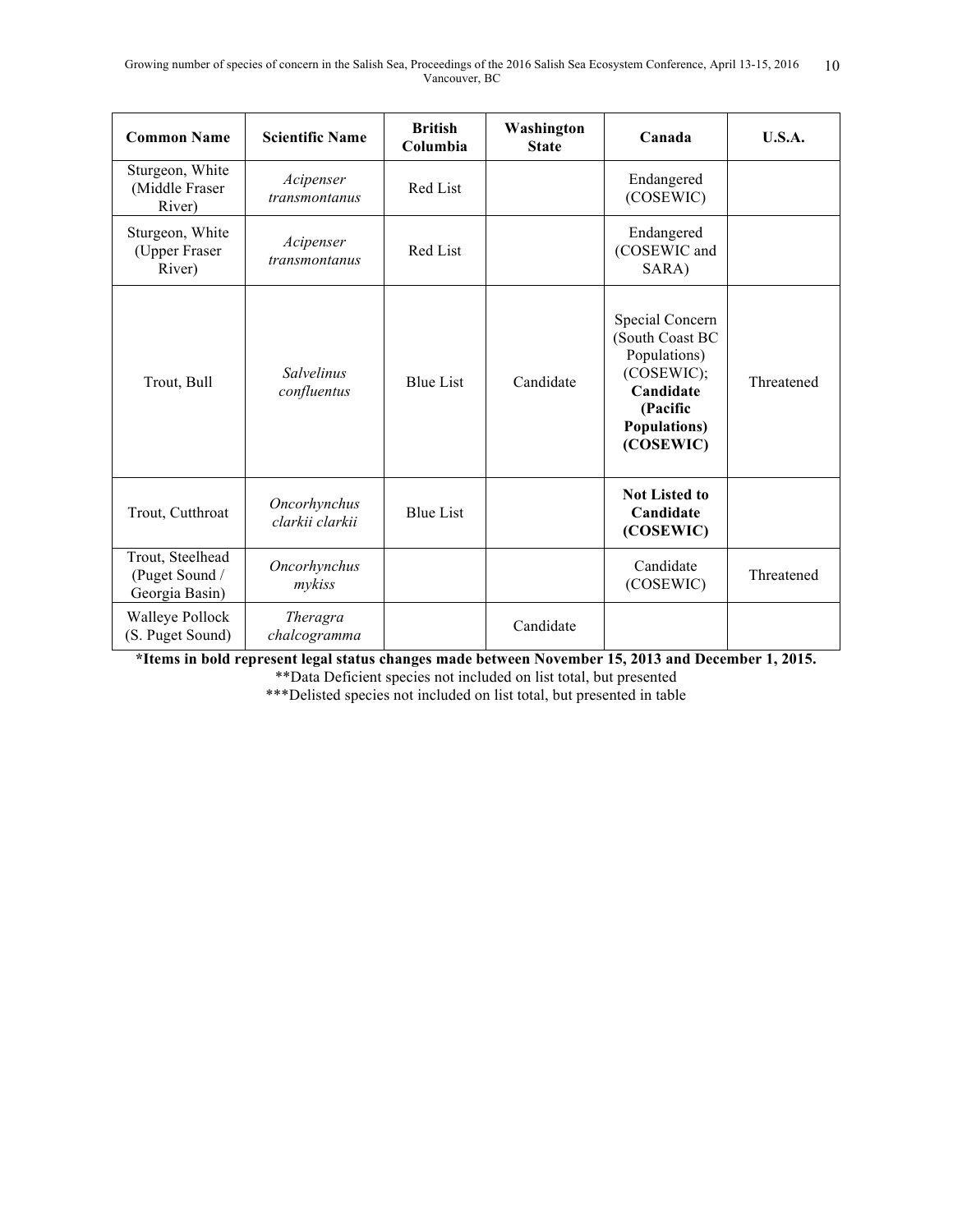| <b>Common Name</b>        | <b>Scientific Name</b>  | <b>British</b><br>Columbia | Washington<br><b>State</b> | Canada                              | <b>U.S.A.</b> |
|---------------------------|-------------------------|----------------------------|----------------------------|-------------------------------------|---------------|
| Green Sea Turtle          | Chelonia mydas          |                            | Threatened                 | Candidate<br>(COSEWIC)              | Threatened    |
| Leatherback Sea<br>Turtle | Dermochelys<br>coriacea | Red List                   | Endangered                 | Endangered<br>(COSEWIC and<br>SARA) | Endangered    |

Table 4: Reptile Species of Concern in the Salish Sea (2015)

## Table 5: Avian Species of Concern in the Salish Sea (2015)

| <b>Common Name</b>        | <b>Scientific Name</b>          | <b>British</b><br>Columbia        | Washington<br><b>State</b> | Canada                                                | U.S.A.                                                                                 |
|---------------------------|---------------------------------|-----------------------------------|----------------------------|-------------------------------------------------------|----------------------------------------------------------------------------------------|
| American Avocet           | Recurvirostra<br>americana      | <b>Blue List</b>                  |                            |                                                       |                                                                                        |
| American Bittern          | <b>Botaurus</b><br>lentiginosus | <b>Blue List</b>                  |                            |                                                       |                                                                                        |
| American Golden<br>Plover | Pluvialis dominica              | <b>Blue List</b>                  |                            | <b>Not Listed to</b><br>Candidate<br>(COSEWIC)        |                                                                                        |
| American Kestrel          | Falco sparverius                |                                   |                            | Candidate<br>(COSEWIC)                                |                                                                                        |
| <b>Ancient Murrelet</b>   | Synthliboramphus<br>antiquus    | <b>Blue List</b>                  |                            | Special<br>Concern<br>(COSEWIC<br>and SARA)           |                                                                                        |
| <b>Bald Eagle</b>         | Haliaeetus<br>leucocephalus     |                                   | Sensitive                  |                                                       | <b>Species of</b><br><b>Concern to</b><br><b>Delisted due</b><br>to Recovery<br>(2007) |
| <b>Band-tailed Pigeon</b> | Patagioenas fasciata            | <b>Blue List</b>                  |                            | Special<br>Concern<br>(COSEWIC<br>and SARA)           |                                                                                        |
| **Belted Kingfisher       | Megaceryle alcyon               |                                   |                            | <b>Candidate to</b><br><b>Not Listed</b><br>(COSEWIC) |                                                                                        |
| <b>Black Scoter</b>       | Melanitta americana             | <b>Not Listed</b><br>to Blue List |                            |                                                       |                                                                                        |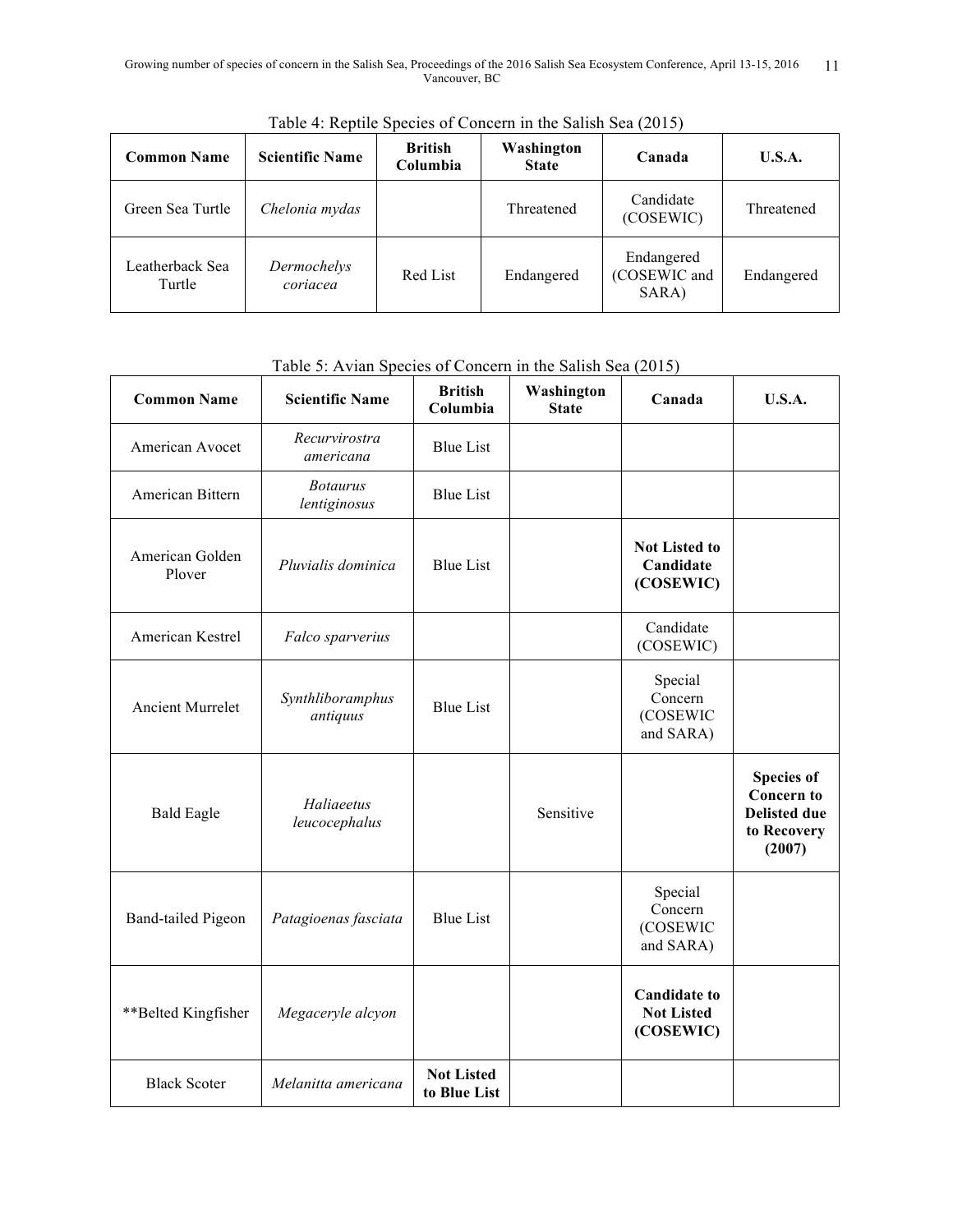| <b>Common Name</b>            | <b>Scientific Name</b>               | <b>British</b><br>Columbia                | Washington<br><b>State</b> | Canada                                                        | <b>U.S.A.</b> |
|-------------------------------|--------------------------------------|-------------------------------------------|----------------------------|---------------------------------------------------------------|---------------|
| Black-footed<br>Albatross     | Phoebastria nigripes                 | <b>Blue List</b>                          |                            | Special<br>Concern<br>(COSEWIC<br>and SARA)                   |               |
| Black-legged<br>Kittiwake     | Rissa tridactyla                     | <b>Not Listed</b><br>to Red List          |                            |                                                               |               |
| <b>Brant</b>                  | Branta bernicla                      | <b>Blue List</b>                          |                            |                                                               |               |
| **Cackling Goose              | Branta hutchinsii                    | <b>Blue List to</b><br><b>Yellow List</b> |                            |                                                               |               |
| California Gull               | Larus californicus                   | <b>Blue List</b>                          |                            |                                                               |               |
| Canada Goose,<br>Dusky        | Branta canadensis<br>occidentalis    | Red List                                  |                            |                                                               |               |
| Caspian Tern                  | Hydroprogne caspia                   | <b>Blue List</b>                          |                            |                                                               |               |
| Cassin's Auklet               | Ptychoramphus<br>aleuticus           | <b>Blue List</b>                          | Candidate                  | <b>Candidate to</b><br><b>Special</b><br>Concern<br>(COSEWIC) |               |
| Common Murre                  | Uria aalge                           | Red List                                  | Candidate                  |                                                               |               |
| Cormorant, Brandt's           | Phalacrocorax<br>penicillatus        | Red List                                  | Candidate                  |                                                               |               |
| Cormorant, Double-<br>crested | Phalacrocorax<br>auritis             | <b>Blue List</b>                          |                            |                                                               |               |
| Cormorant, Pelagic            | Phalacrocorax<br>pelagicus pelagicus | Red List                                  |                            |                                                               |               |
| Dowitcher, Long-<br>billed    | Limnodromus<br>scolopaceus           |                                           |                            | <b>Not Listed to</b><br>Candidate<br>(COSEWIC)                |               |
| Dowitcher, Short-<br>billed   | Limnodromus<br>griseus               | <b>Blue List</b>                          |                            | <b>Not Listed to</b><br>Candidate<br>(COSEWIC)                |               |
| Forster's Tern                | Sterna foresteri                     | Red List                                  |                            | Data Deficient<br>(COSEWIC)                                   |               |
| Great Blue Heron,<br>Pacific  | Ardea herodias<br>fannini            | <b>Blue List</b>                          |                            | Special<br>Concern<br>(COSEWIC<br>and SARA)                   |               |
| Grebe, Clark's                | Aechmophorus<br>clarkii              | Red list                                  | Candidate                  |                                                               |               |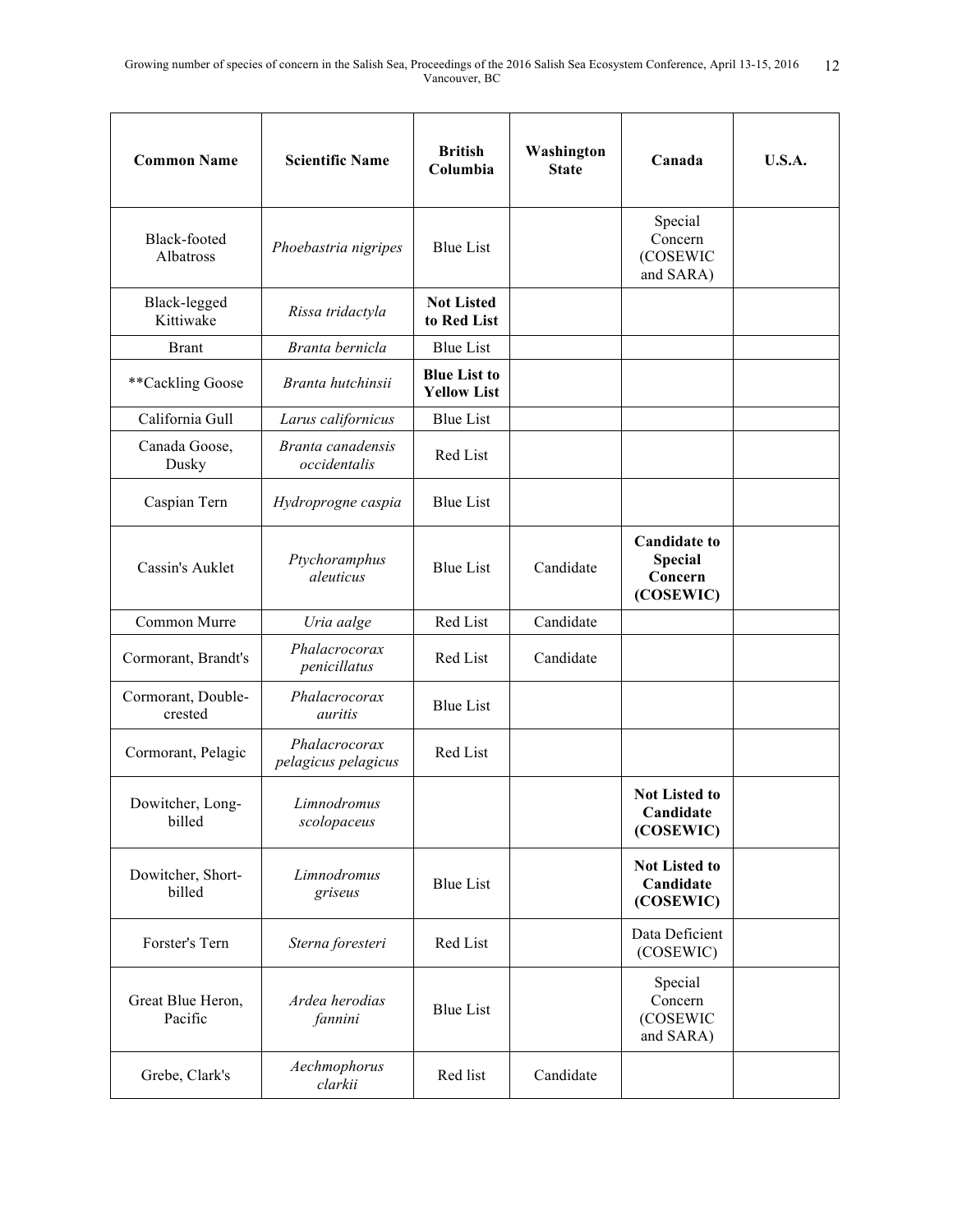| <b>Common Name</b>         | <b>Scientific Name</b>                    | <b>British</b><br>Columbia                | Washington<br><b>State</b> | Canada                                                        | U.S.A.                                   |
|----------------------------|-------------------------------------------|-------------------------------------------|----------------------------|---------------------------------------------------------------|------------------------------------------|
| Grebe, Eared               | Podiceps nigricollis                      | <b>Not Listed</b><br>to Blue List         |                            |                                                               |                                          |
| Grebe, Horned              | Podiceps auritus                          |                                           |                            | Special<br>Concern<br>(COSEWIC)                               |                                          |
| Grebe, Western             | Aechmophorus<br>occidentalis              | Red List                                  | Candidate                  | <b>Candidate to</b><br><b>Special</b><br>Concern<br>(COSEWIC) |                                          |
| Green Heron                | <b>Butorides</b> virescens                | <b>Blue List</b>                          |                            |                                                               |                                          |
| Gyrfalcon                  | Falco rusticolus                          | <b>Blue List</b>                          |                            |                                                               |                                          |
| Hudsonian Godwit           | Limosa haemastica                         | Red List                                  |                            | Candidate<br>(COSEWIC)                                        |                                          |
| Killdeer                   | Charadrius vociferus                      |                                           |                            | Candidate<br>(COSEWIC)                                        |                                          |
| Long-billed Curlew         | Numenius<br>americanus                    | <b>Blue List</b>                          |                            | Special<br>Concern<br>(COSEWIC<br>and SARA)                   |                                          |
| Long-tailed Duck           | Clangula hyemalis                         | <b>Blue List</b>                          |                            |                                                               |                                          |
| Loon, Common               | Gavia immer                               |                                           | Sensitive                  |                                                               |                                          |
| Loon, Yellow-billed        | Gavia adamsii                             | <b>Blue List</b>                          |                            | Candidate<br>(COSEWIC)                                        | <b>Candidate to</b><br><b>Not Listed</b> |
| Marbled Murrelet           | Brachyramphus<br>marmoratus<br>marmoratus | <b>Blue List</b>                          | Threatened                 | Threatened<br>(COSEWIC<br>and SARA)                           | Threatened                               |
| Northern Fulmar            | Fulmarus glacialis                        | Red List                                  |                            |                                                               |                                          |
| Owl, Short-eared           | Asio flammeus                             | <b>Blue List</b>                          |                            | Special<br>Concern<br>(COSEWIC<br>and SARA)                   |                                          |
| **Owl, Snowy               | <b>Bubo</b> scandiacus                    | <b>Blue List to</b><br><b>Yellow List</b> |                            |                                                               |                                          |
| Parasitic Jaeger           | <b>Stercorarius</b><br>parasiticus        | <b>Not Listed</b><br>to Red List          |                            |                                                               |                                          |
| Pelican, American<br>White | Pelecanus<br>erythrorhynchos              | Red List                                  | Endangered                 |                                                               |                                          |
| Pelican, Brown             | Pelecanus<br>occidentalis                 |                                           | Endangered                 |                                                               |                                          |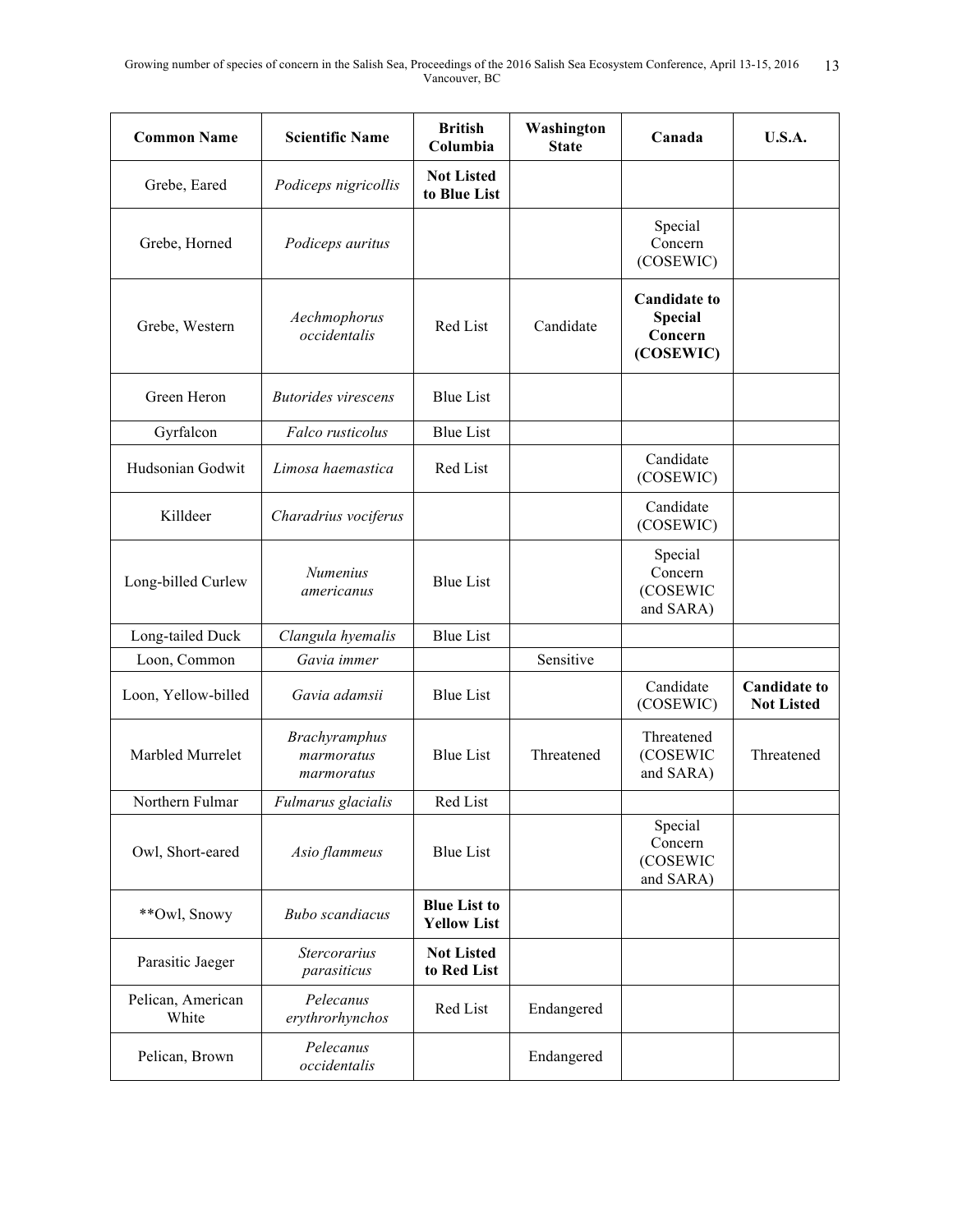| <b>Common Name</b>            | <b>Scientific Name</b>        | <b>British</b><br>Columbia | Washington<br><b>State</b>        | Canada                                                 | <b>U.S.A.</b>                                  |
|-------------------------------|-------------------------------|----------------------------|-----------------------------------|--------------------------------------------------------|------------------------------------------------|
| Peregrine Falcon,<br>American | Falco peregrinus<br>anatum    | Red List                   | Sensitive                         | Special<br>Concern<br>(COSEWIC<br>and SARA)            |                                                |
| Peregrine Falcon,<br>Peale's  | Falco peregrinus<br>pealei    | <b>Blue List</b>           | Sensitive                         | Special<br>Concern<br>(COSEWIC<br>and SARA)            |                                                |
| Phalarope, Red-<br>necked     | Phalaropus lobatus            | <b>Blue List</b>           |                                   | <b>Candidate to</b><br>Special<br>Concern<br>(COSEWIC) |                                                |
| Puffin, Horned                | Fratercula<br>corniculata     | Red List                   |                                   |                                                        |                                                |
| Puffin, Tufted                | Fatercula cirrhata            | <b>Blue List</b>           | <b>Candidate to</b><br>Endangered |                                                        | <b>Not Listed to</b><br>Under<br><b>Review</b> |
| Purple Martin                 | Progne subis                  | <b>Blue List</b>           | Candidate                         |                                                        |                                                |
| Red Knot                      | Calidris canutus<br>roselaari | Red List                   |                                   | Threatened<br>(COSEWIC<br>and SARA)                    |                                                |
| Rough-legged Hawk             | <b>Buteo</b> lagopus          | <b>Blue List</b>           |                                   |                                                        |                                                |
| Sandhill Crane                | Grus canadensis               |                            | Endangered                        |                                                        |                                                |
| Sandpiper, Buff-<br>breasted  | Tryngites<br>subruficollis    |                            |                                   | Special<br>Concern<br>(COSEWIC)                        |                                                |
| Sandpiper, Pectoral           | Calidris melanotos            |                            |                                   | <b>Not Listed to</b><br>Candidate<br>(COSEWIC)         |                                                |
| Sandpiper,<br>Semipalmated    | Calidris pusilla              |                            |                                   | <b>Not Listed to</b><br>Candidate<br>(COSEWIC)         |                                                |
| Shearwater, Buller's          | Puffinus bulleri              | <b>Blue List</b>           |                                   |                                                        |                                                |
| Shearwater, Flesh-<br>footed  | Puffinus carneipes            | <b>Blue List</b>           |                                   |                                                        |                                                |
| Shearwater, Pink-<br>footed   | Puffinus creatopus            | <b>Blue List</b>           |                                   | Threatened<br>(COSEWIC<br>and SARA)                    |                                                |
| Surf Scoter                   | Melanitta<br>perspicillata    | <b>Blue List</b>           |                                   |                                                        |                                                |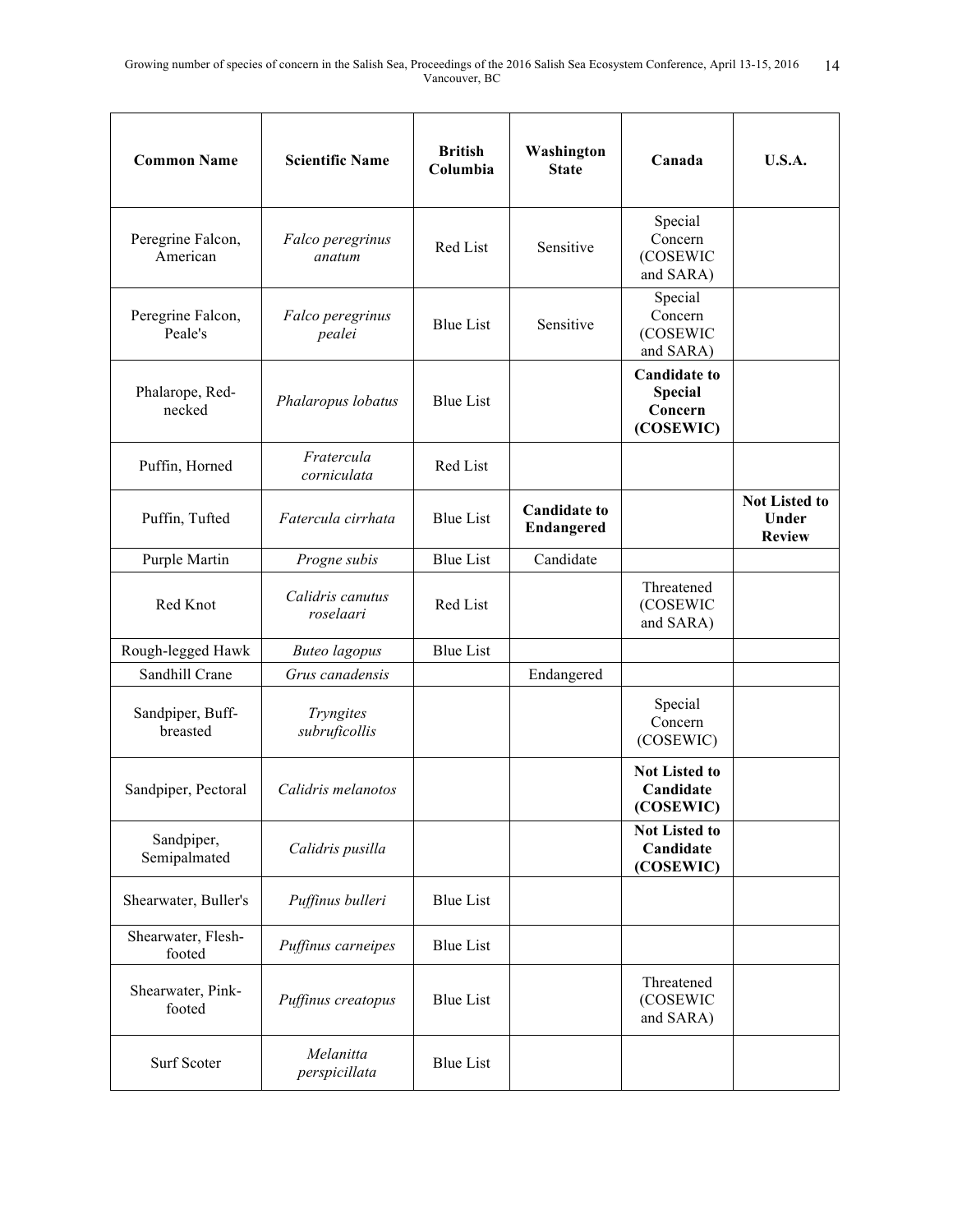| <b>Common Name</b>       | <b>Scientific Name</b> | <b>British</b><br>Columbia | Washington<br><b>State</b> | Canada                 | <b>U.S.A.</b> |
|--------------------------|------------------------|----------------------------|----------------------------|------------------------|---------------|
| Tundra Swan              | Cygnus columbianus     | Blue List                  |                            |                        |               |
| <b>Wandering Tattler</b> | Tringa incana          | Blue List                  |                            | Candidate<br>(COSEWIC) |               |

**\*Items in bold represent legal status changes made between November 15, 2013 and December 1, 2015.** \*\* Delisted species not included on list total, but presented in table.

| <b>Common Name</b>                     | I ably 0. Imalifinal Species of Concern in the Sansh Sea (2015)<br><b>Scientific Name</b> | <b>British</b><br>Columbia | Washington<br><b>State</b> | Canada                                                   | <b>U.S.A.</b> |
|----------------------------------------|-------------------------------------------------------------------------------------------|----------------------------|----------------------------|----------------------------------------------------------|---------------|
| <b>Baird's Beaked</b><br>Whale         | Berardius bairdii                                                                         |                            |                            | Candidate<br>(COSEWIC)                                   |               |
| Cuvier's Beaked<br>Whale               | Ziphius cavirostris                                                                       |                            |                            | Candidate<br>(COSEWIC)                                   |               |
| Fin Whale                              | Balaenoptera<br>physalus                                                                  | Red List                   | Endangered                 | Threatened<br>(COSEWIC<br>and SARA)                      | Endangered    |
| Gray Whale (E.<br>North Pacific Stock) | Eschrichtius<br>robustus                                                                  | <b>Blue List</b>           | Sensitive                  | Special<br>Concern<br>(COSEWIC<br>and SARA)              |               |
| Grizzly bear                           | Ursus arctos                                                                              | <b>Blue List</b>           | Endangered                 | Special<br>Concern<br>(COSEWIC)                          | Threatened    |
| Harbor Porpoise                        | Phocoena phocoena                                                                         | <b>Blue List</b>           | Candidate                  | Special<br>Concern<br>(COSEWIC<br>and SARA)              |               |
| Humpback Whale<br>(N. Pacific)         | Megaptera<br>novaeangliae                                                                 | <b>Blue List</b>           | Endangered                 | Special<br>Concern<br>(COSEWIC);<br>Threatened<br>(SARA) | Endangered    |
| Killer Whale (N.<br>Residents)         | Orcinus orca                                                                              | Red List                   | Endangered                 | Threatened<br>(COSEWIC<br>and SARA)                      |               |
| Killer Whale<br>(Offshore)             | Orcinus orca                                                                              | Red List                   | Endangered                 | Threatened<br>(COSEWIC<br>and SARA)                      |               |
| Killer Whale (S.<br>Residents)         | Orcinus orca                                                                              | Red List                   | Endangered                 | Endangered<br>(COSEWIC<br>and SARA)                      | Endangered    |

| Table 6: Mammal Species of Concern in the Salish Sea (2015) |  |  |
|-------------------------------------------------------------|--|--|
|                                                             |  |  |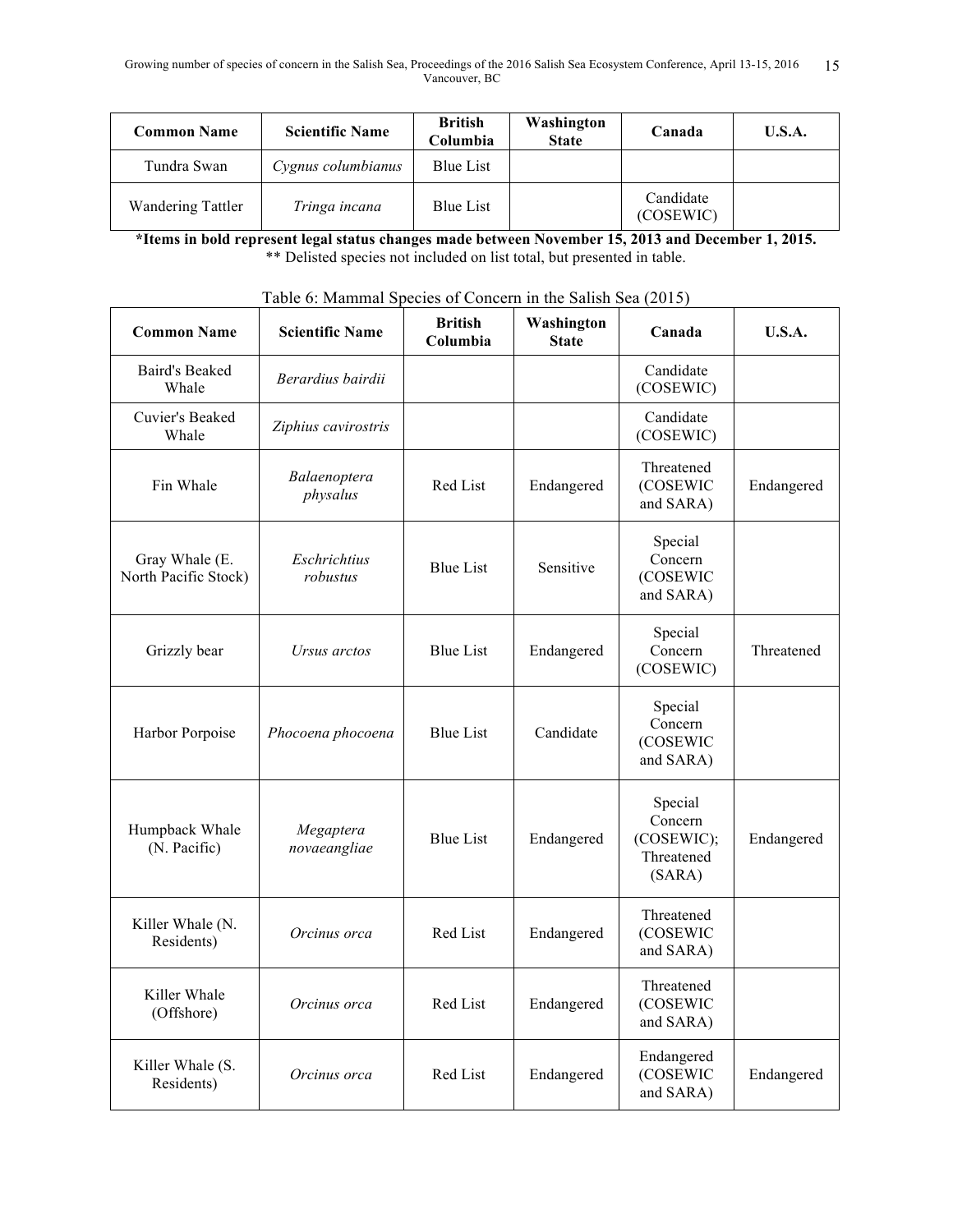| <b>Common Name</b>                       | <b>Scientific Name</b>        | <b>British</b><br>Columbia              | Washington<br><b>State</b>   | Canada                                      | <b>U.S.A.</b>         |
|------------------------------------------|-------------------------------|-----------------------------------------|------------------------------|---------------------------------------------|-----------------------|
| Killer Whale<br>(Transients)             | Orcinus orca                  | Red List                                | Endangered                   | Threatened<br>(COSEWIC<br>and SARA)         |                       |
| Northern Elephant<br>Seal                | Mirounga<br>angustirostris    | <b>Not Listed to</b><br><b>Red List</b> |                              | Candidate<br>(COSEWIC)                      |                       |
| Northern Fur Seal                        | Callorhinus ursinus           | Red List                                |                              | Threatened<br>(COSEWIC)                     |                       |
| Pacific White-sided<br>Dolphin           | Lagenorhynchus<br>obliquidens |                                         |                              | Candidate<br>(COSEWIC)                      |                       |
| Sea Otter, Northern                      | Enhydra lutris<br>kenyoni     | <b>Blue List</b>                        | Endangered                   | Special<br>Concern<br>(COSEWIC<br>and SARA) | Species of<br>Concern |
| Steller Sea-lion<br>(Eastern Population) | Eumetopias jubatus            | <b>Blue List</b>                        | <b>Threatened</b><br>to None | Special<br>Concern<br>(COSEWIC<br>and SARA) |                       |

**\* Items in bold represent legal status changes made between November 15, 2013 and December 1, 2015.**

|                                               | <b>British</b><br>Columbia | Washington<br><b>State</b> | <b>CANADA</b> | <b>U.S.A.</b> | <b>Species of</b><br>Concern |
|-----------------------------------------------|----------------------------|----------------------------|---------------|---------------|------------------------------|
| 2002<br>(Gaydos and<br><b>Gilardi</b> , 2003) | 47%                        | 73%                        | 28%           | 30%           | 60                           |
| 2004<br>(Brown and<br>Gaydos, 2005)           | 50%                        | 73%                        | 36%           | 31%           | 63                           |
| 2006<br>(Brown and<br>Gaydos, 2007)           | 49%                        | 73%                        | 40%           | 33%           | 63                           |
| 2008<br>(Gaydos and<br><b>Brown, 2009)</b>    | 48%                        | 70%                        | 44%           | 42%           | 64                           |
| 2011<br>(Gaydos and<br><b>Brown</b> , 2011)   | 55%                        | 44%                        | 56%           | 29%           | 113                          |
| 2013<br>(Gaydos and Zier,<br>2014)            | 58%                        | 44%                        | 61%           | 22%           | 119                          |
| 2015<br>(Current Study)                       | 57%                        | 41%                        | 63%           | 16%           | 125                          |

| Table 7: Percentage of species of concern listed by jurisdiction over time |  |  |  |
|----------------------------------------------------------------------------|--|--|--|
|                                                                            |  |  |  |